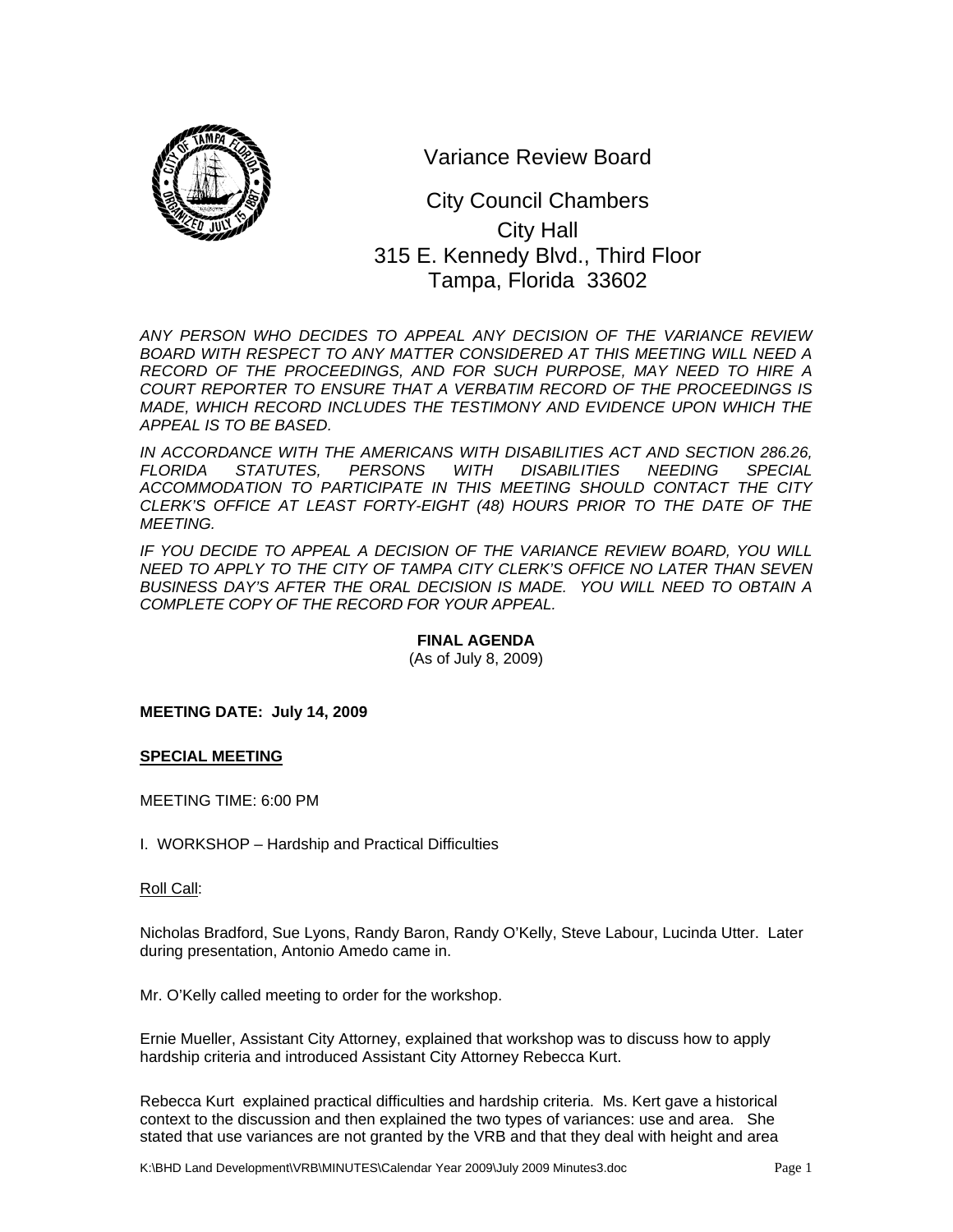variances. Ms. Kert explained that hardship and practical difficulties are the same thing. The applicant has no reasonable use of the property. For example, if all the lots in a subdivision have porches and a person with a pie shaped lot asks for a variance for a porch, that would be a reasonable request and a practical difficulty. The Board must remember the five criteria and apply it to the property in question; it must be unique and singular to the property. She explained that the variance must be justified by the property and existing conditions on the property, not the person asking for the request. The variance must also address and ensure the health, safety and welfare of the public.

The Board then discussed specific issues that may arise and how to address those situations. Ms. Kert responded and said in some circumstances, the only way to know would be through litigation.

Mr. O'Kelley adjourned the workshop.

## **PUBLIC HEARING**

#### **MEETING TIME: 6:30 PM**

#### **I. ROLL CALL**

**Nicholas Bradford, Sue Lyons, Randy Baron, Randy O'Kelley, Steve Labour, Lucinda Utter**  Staff Present: Towanda Anthony (LDC), Eric Cotton (LDC), Joel, Sousa (LDC), Ernie Mueller (Legal), Mary Danielewicz-Bryson (LDC) Roger Kirk (Transportation).

#### **II. APPROVAL OF MINUTES FOR June 9, 2009**

Steve Labor made a motion to continue approval of June 9 minutes to August 11, 2009 meeting – motion seconded by Randy Baron and the motion carried unanimously.

#### **III. OLD BUSINESS: Cases Continued/ Mis-Notice**

| PETITION:     | VRB09-49                                          |
|---------------|---------------------------------------------------|
| PETITIONER:   | Sean Murphy                                       |
| AGENT:        | Not Applicable                                    |
| LOCATION:     | 302 E Jean Street                                 |
| REQUEST:      | To reduce rear yard setback from 20' to 8'10" and |
|               | reduce corner yard setback from 18' to 7'         |
| PURPOSE:      | To construct home addition and driveway           |
| NEIGHBORHOOD: | Old Seminole Heights                              |

Staff presented the case and stated that the property received a variance to the rear yard setback from 20' to 8'9" in 2004 (VRB04-15). This property had been continued from the July public hearing.

Mr. Murphy presented case and provided letters of support from neighbors.

The Board discussed the tree issues and submitted survey with staff.

The board closed the public hearing and went into discussion.

Mr. Labour expressed concern that the reason for the continuance was to address Transportation's concerns with the 18' setback for the garage.

Roger Kirk (Transportation) confirmed the one car garage needs an 18' setback.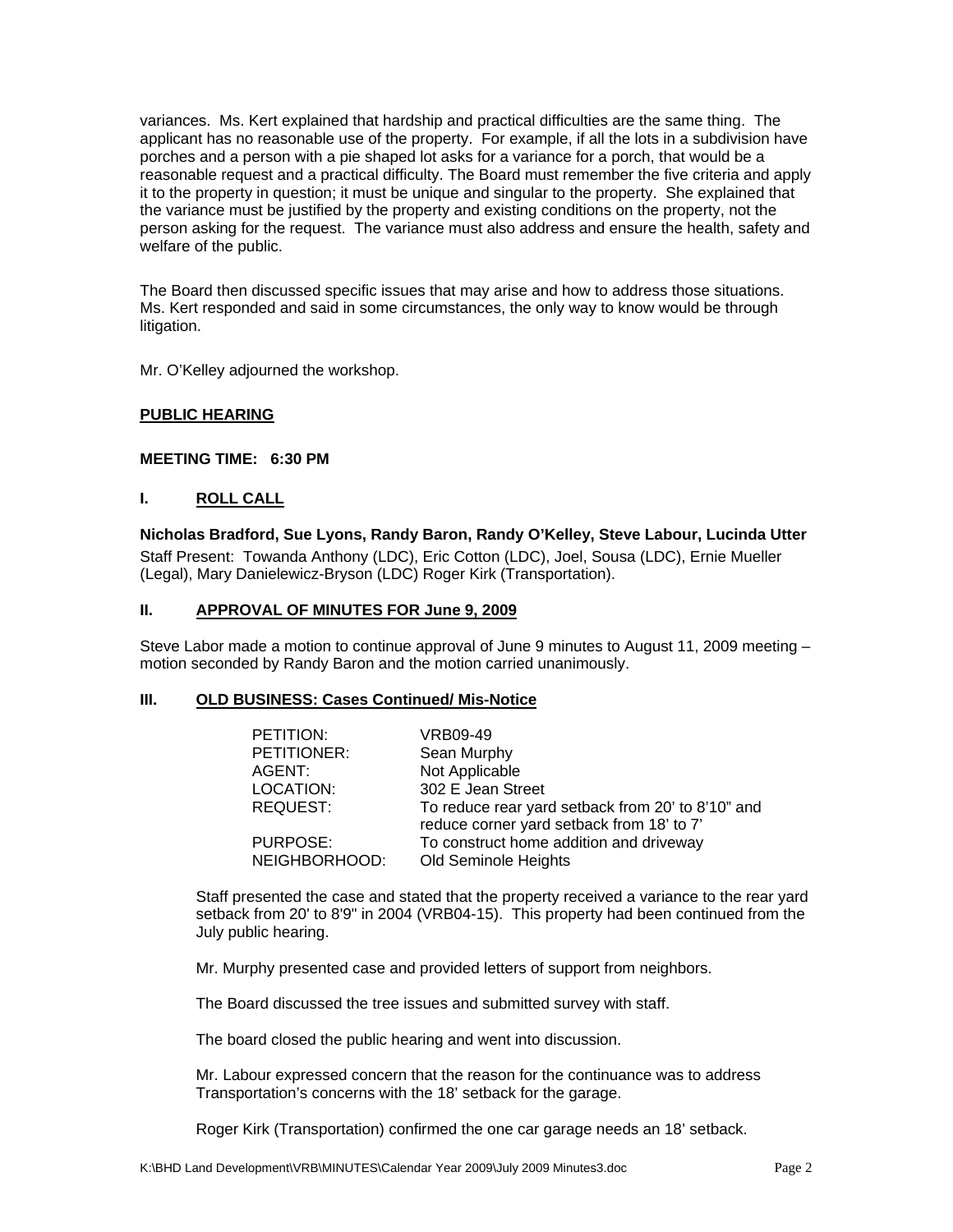The Board then discussed the hardship criteria and if the petitioner met that standard.

Steve Labour Move to deny request due to practical difficulty and hardship not met. The motion was seconded by Sue Lyon and passed unanimously.

#### **IV. NEW BUSINESS**

#### A. GENERAL VARIANCES

| PETITION:       | VRB09-50                               |
|-----------------|----------------------------------------|
| PETITIONER:     | John French                            |
| AGENT:          | Not Applicable                         |
| LOCATION:       | 915 W Knollwood Street                 |
| <b>REQUEST:</b> | To increase fence height from 6' to 9' |
| PURPOSE:        | To retain existing fence               |
| NEIGHBORHOOD:   | <b>Willow Pines</b>                    |

Towanda introduced variance and showed an aerial and pictures of the fence.

Mr. French submited pictures and a letter of support. He stated that he lived in his house for the past 20 years and in 1997, with the development of the adjacent subdivision, his fence became ineffective. He showed pictures to support his argument.

Nick Bradford moved to approve, met hardship uniqueness of property and stated that any future changes applicant to come back. The Board questioned if they could impose that condition and was told no by Mr. Mueller. Mr. Bradford removed that condition.

Ms. Lyon moved to approve the existing fence and the 9' height. Ms. Utter seconded the motion, which passed 6-1 with Mr. LaBour voting nay.

| PETITION:                                                  | VRB09-52                                       |  |
|------------------------------------------------------------|------------------------------------------------|--|
| PETITIONER:                                                | Mario Espaillat                                |  |
| AGENT:                                                     | Not Applicable                                 |  |
| LOCATION:                                                  | 4014 $N$ 22 <sup>nd</sup> Street               |  |
| REQUEST:                                                   | To reduce side yard setback from 10' to 1'1/2" |  |
| PURPOSE:                                                   | To vest existing building                      |  |
| NEIGHBORHOOD:                                              | East Tampa Business & Civic Association        |  |
| Petition moved to the August 11, 2009 public hearing date. |                                                |  |

| PETITION:       | VRB09-53                                              |
|-----------------|-------------------------------------------------------|
| PETITIONER:     | Pauline Mordini                                       |
| AGENT:          | Sergio Mordini                                        |
| LOCATION:       | 418 S Orleans Avenue                                  |
| <b>REQUEST:</b> | To reduce north side yard setback from 7' to 3'       |
|                 | To reduce south side yard setback from 7' to 4'5"     |
| PURPOSE:        | To add a one-story addition to rear of existing house |
| NEIGHBORHOOD:   | Hyde Park North Neighborhood                          |

Staff explained the request and presented aerials and pictures on front and north and south side yards. Staff also showed the existing and proposed site plans and noted a letter of objection from the property owner at 416 S Orleans Ave had been received.

Towanda showed site plans showing the existing & proposed. Stated that there is one objection letter 416 S. Orleans Ms. Williams.